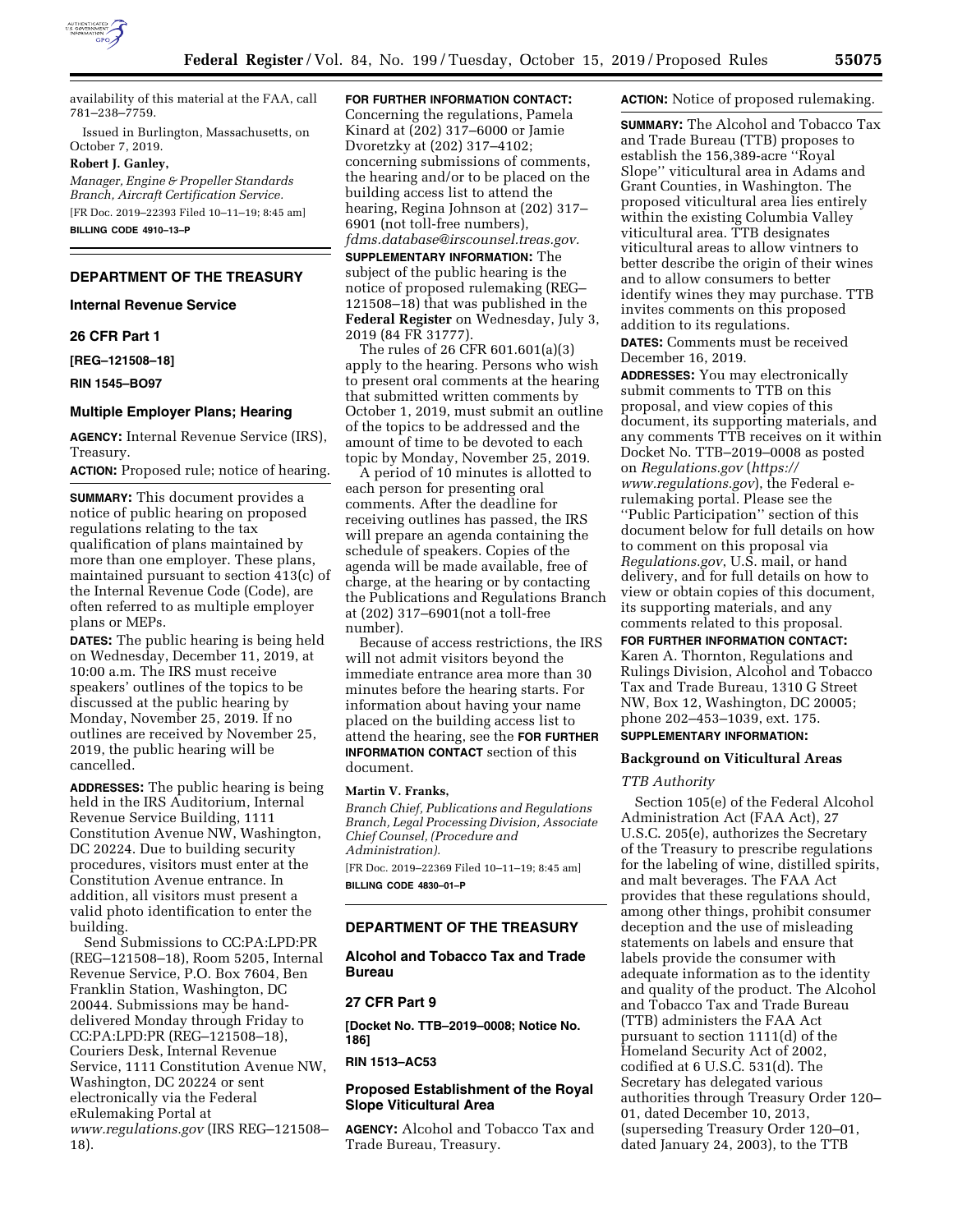Administrator to perform the functions and duties in the administration and enforcement of these provisions.

Part 4 of the TTB regulations (27 CFR part 4) authorizes TTB to establish definitive viticultural areas and regulate the use of their names as appellations of origin on wine labels and in wine advertisements. Part 9 of the TTB regulations (27 CFR part 9) sets forth standards for the preparation and submission of petitions for the establishment or modification of American viticultural areas (AVAs) and lists the approved AVAs.

## *Definition*

Section 4.25(e)(1)(i) of the TTB regulations (27 CFR 4.25(e)(1)(i)) defines a viticultural area for American wine as a delimited grape-growing region having distinguishing features, as described in part 9 of the regulations, and a name and a delineated boundary, as established in part 9 of the regulations. These designations allow vintners and consumers to attribute a given quality, reputation, or other characteristic of a wine made from grapes grown in an area to the wine's geographic origin. The establishment of AVAs allows vintners to describe more accurately the origin of their wines to consumers and helps consumers to identify wines they may purchase. Establishment of an AVA is neither an approval nor an endorsement by TTB of the wine produced in that area.

### *Requirements*

Section 4.25(e)(2) of the TTB regulations (27 CFR 4.25(e)(2)) outlines the procedure for proposing an AVA and provides that any interested party may petition TTB to establish a grapegrowing region as an AVA. Section 9.12 of the TTB regulations (27 CFR 9.12) prescribes the standards for petitions for the establishment or modification of AVAs. Petitions to establish an AVA must include the following:

• Evidence that the area within the proposed AVA boundary is nationally or locally known by the AVA name specified in the petition;

• An explanation of the basis for defining the boundary of the proposed AVA;

• A narrative description of the features of the proposed AVA affecting viticulture, such as climate, geology, soils, physical features, and elevation, that make the proposed AVA distinctive and distinguish it from adjacent areas outside the proposed AVA;

• The appropriate United States Geological Survey (USGS) map(s) showing the location of the proposed AVA, with the boundary of the proposed AVA clearly drawn thereon;

• An explanation of the proposed AVA is sufficiently distinct from an existing AVA so as to warrant separate recognition, if the proposed AVA is to be established within, or overlapping, an existing AVA; and

• A detailed narrative description of the proposed AVA boundary based on USGS map markings.

#### **Royal Slope Petition**

TTB received a petition from Dr. Alan Busacca, a licensed geologist and founder of Vinitas Vineyard Consultants, LLC, on behalf of the Royal Slope Wine Grower's Association, proposing the establishment of the ''Royal Slope'' AVA. The proposed Royal Slope AVA is located in eastcentral Washington and covers portions of Adams and Grant Counties. The proposed AVA lies entirely within the established Columbia Valley AVA (27 CFR 9.74) and does not overlap any other existing or proposed AVA, although a small portion of the proposed AVA's northern boundary is shared with the southern boundary of the established Ancient Lakes of Columbia Valley AVA (27 CFR 9.227). The proposed Royal Slope AVA covers 156,389 acres and contains 1 winery and 13 commercially-producing vineyards that cover a total of approximately 14,100 acres. Approximately 100 additional acres of wine grapes were planted in 2016, and winegrowers report that they plan to plant about 200 additional acres of wine grapes in 2017 (Table 1).

The distinguishing features of the proposed Royal Slope AVA are its climate, topography, geology, and soils. Unless otherwise noted, all information and data pertaining to the proposed AVA contained in this document are from the petition for the proposed Royal Slope AVA and its supporting exhibits.

#### *Name Evidence*

The proposed Royal Slope AVA is a heavily farmed region of rolling hills that gently slope towards the south. According to the petition, one story of the origin of the region's name is that a pair of Scotsmen climbed the nearby Saddle Mountains in the early 1900's. As they surveyed the topography below, with its south-facing slopes that were desirable for farming, one of the men was purported to have exclaimed, ''Now that's a royal slope!''

The petition included examples of the use of the term ''Royal Slope'' to describe or refer to the region of the proposed AVA. The petition noted that the region of the proposed AVA is

labeled as ''Royal Slope'' on U.S.G.S. maps dating back to 1951. A search of the U.S. Board on Geographic Names database 1 shows that ''Royal Slope'' is the name of a slope in Grant County, Washington, where the proposed AVA is located. A road within the proposed AVA is named Royal Slope Road, and a local dairy is named Sunny Royal Slope Dairy. Finally, the petition notes that the port district that serves the region of the proposed AVA is named the Port of Royal Slope.

The petition also included several examples of use of the term ''Royal Slope'' to refer to the region of the proposed AVA in printed and online media. For example, a 1996 thesis from Central Washington University is entitled ''Mid-Twentieth Century Pioneering of the Royal Slope, Central Washington.'' 2 An article from a major agricultural weekly newspaper about the grain harvest within the region of the proposed AVA is entitled ''Triticale harvest under way on Royal Slope.'' 3 An article from a local newspaper describes a businessman who started a fruit freezing and drying company after he ''moved to the Royal Slope in 1962.'' 4 An article from an agricultural magazine describes an orchard manager's discovery of a new variety of apple in an orchard ''on Washington's Royal Slope.'' 5 Several vineyards within the proposed AVA list their location as ''Royal Slope'' on their websites, including Lawrence Vineyards.6 Finally, the Washington Wine Commission's website describes the location of both Lawrence Vineyards and Stillwater Creek Vineyard as being on the Royal Slope.7 The petition also stated that the name ''Royal Slope'' is not used for any other geographic region in the United States, as attested to in the U.S. Board on Geographic Names Geographic Names Information System.

#### *Boundary Evidence*

The proposed Royal Slope AVA is a rectangular region with an east-west orientation. It is located on the southfacing slopes of a range of hills known as the Frenchman Hills. The northern boundary of the proposed AVA mainly follows the southern boundary of the

<sup>1</sup>*[https://geonames.usgs.gov.](https://geonames.usgs.gov)* 

<sup>2</sup>*[http://digitalcommons.cwu.edu/thesis](http://digitalcommons.cwu.edu/thesis_projects/52)*\_*projects/ [52.](http://digitalcommons.cwu.edu/thesis_projects/52)* 

<sup>3</sup>*[https://www.capitalpress.com/state/washington/](https://www.capitalpress.com/state/washington/triticale-harvest-under-way-on-royal-slope/article_7b741500-aa2a-5a7f-bfde-093d2d039ab4.html)  [triticale-harvest-under-way-on-royal-slope/article](https://www.capitalpress.com/state/washington/triticale-harvest-under-way-on-royal-slope/article_7b741500-aa2a-5a7f-bfde-093d2d039ab4.html)*\_ *[7b741500-aa2a-5a7f-bfde-093d2d039ab4.html.](https://www.capitalpress.com/state/washington/triticale-harvest-under-way-on-royal-slope/article_7b741500-aa2a-5a7f-bfde-093d2d039ab4.html)* 

<sup>4</sup>*[www.Columbiabasinherald.com/crescent](http://www.Columbiabasinherald.com/crescent_bar_chronicle/news/business/article_8b7c49a2-327d-11e2-976c-001a4bcf887a.html)*\_*bar*\_ *[chronicle/news/business/article](http://www.Columbiabasinherald.com/crescent_bar_chronicle/news/business/article_8b7c49a2-327d-11e2-976c-001a4bcf887a.html)*\_*8b7c49a2-327d-[11e2-976c-001a4bcf887a.html.](http://www.Columbiabasinherald.com/crescent_bar_chronicle/news/business/article_8b7c49a2-327d-11e2-976c-001a4bcf887a.html)* 

<sup>5</sup>*[www.goodfruit.com/a-grower-reaches-out-to](http://www.goodfruit.com/a-grower-reaches-out-to-consumers)[consumers.](http://www.goodfruit.com/a-grower-reaches-out-to-consumers)* 

<sup>6</sup>*[www.lawrencevineyards.com.](http://www.lawrencevineyards.com)* 

<sup>7</sup>*[www.washingtonwine.org/explore/map.](http://www.washingtonwine.org/explore/map)*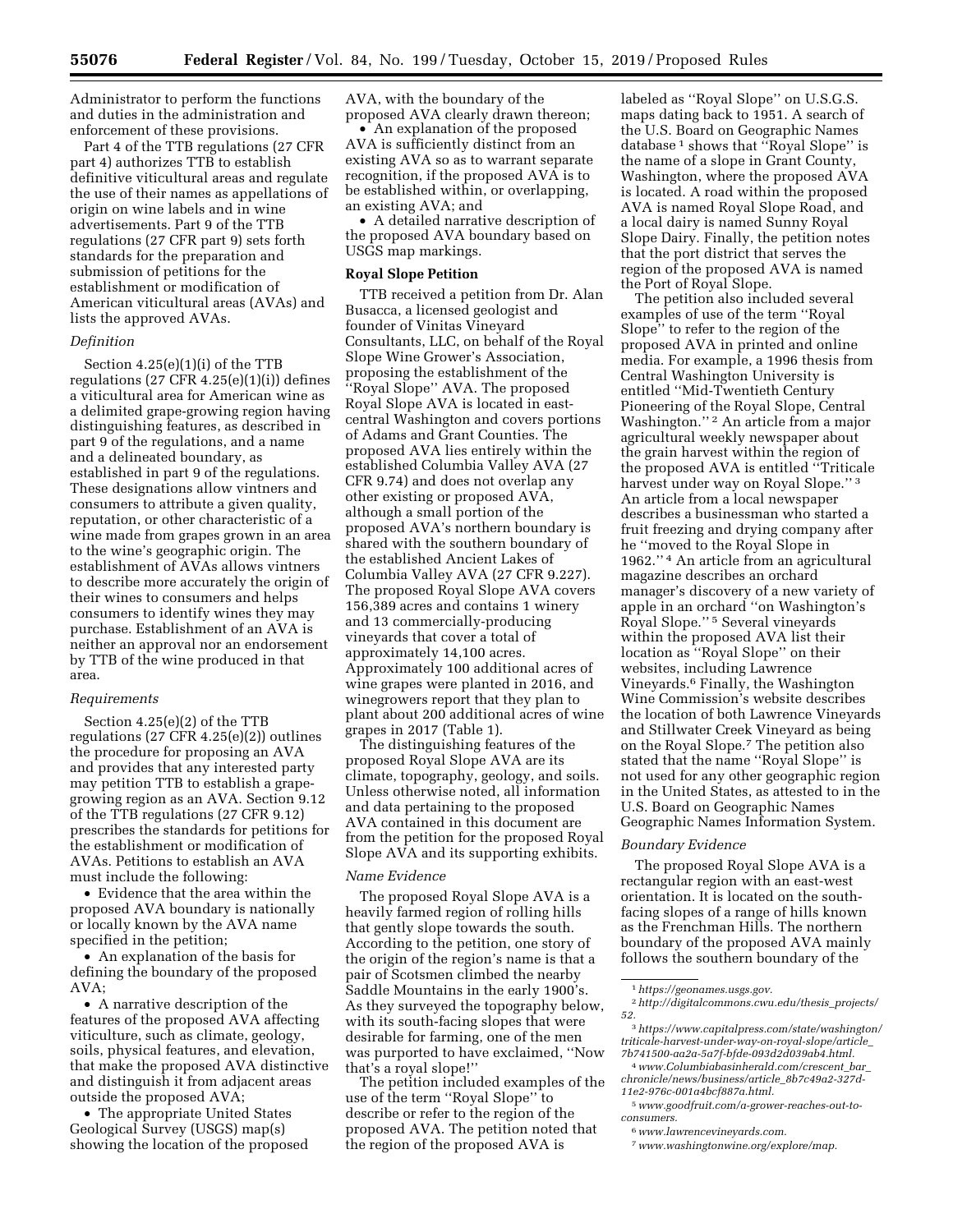Desert Unit of the Columbia Basin State Wildlife Area, which is unavailable for commercial viticultural purposes due to its status as a wildlife refuge. The petition also states that the region to the north of the proposed AVA is within the geographical feature known as the Quincy Basin, which is very flat and has lower elevations than the proposed AVA. The proposed eastern boundary also follows wildlife refuge boundaries, namely the Goose and the Columbia National Wildlife Refuge. The proposed southern boundary largely follows the 250-meter (approximately 820 feet) elevation contour that separates the fertile, gently rolling terrain of the proposed AVA from the lower, less fertile ''scablands'' of the Crab Creek

Coulee. The proposed western boundary also follows the 250-meter elevation contour that separates the proposed AVA from less fertile lands along the Columbia River.

## *Distinguishing Features*

The distinguishing features of the proposed Royal Slope AVA are its climate, topography, geology, and soils.

## Climate

The petition included data on several aspects of climate gathered between 2009 and 2016 from three locations within the proposed Royal Slope AVA and five nearby locations outside the proposed AVA. The petition also included the same climate data for a

location within the established Red Mountain AVA (27 CFR 9.167), which is approximately 40 miles south of the proposed AVA, and a separate location within the established Horse Heaven Hills AVA (27 CFR 9.188), which is approximately 67 miles south of the proposed AVA. Due to the distance of both the Red Mountain AVA and the Horse Heaven Hills AVA from the proposed AVA, as well as the availability of sufficient climate data from sources closer to the proposed AVA, TTB does not consider the climate data from these two established AVAs to be relevant to the proposed Royal Slope AVA petition and is not including that data in this document.

| CLIMATE OF THE PROPOSED ROYAL SLOPE AVA AND SURROUNDING REGIONS |  |
|-----------------------------------------------------------------|--|
|-----------------------------------------------------------------|--|

| Weather station location<br>(direction from proposed AVA) | Mean<br>annual air<br>temperature<br>(degrees<br>fahrenheit (F)) | Average<br>annual<br>growing de-<br>gree days<br>$(GDDs)^8$ | Cool-climate<br>viticulture<br>sustainability<br>index <sup>9</sup> (CCVSI) | Number of<br>davs with<br>temperatures<br>below 32<br>degrees F<br>annually | Number of<br>days with<br>temperatures<br>above 95<br>degrees F<br>annually |
|-----------------------------------------------------------|------------------------------------------------------------------|-------------------------------------------------------------|-----------------------------------------------------------------------------|-----------------------------------------------------------------------------|-----------------------------------------------------------------------------|
|                                                           | 52.2                                                             | 2,951                                                       | 242                                                                         | 79                                                                          |                                                                             |
|                                                           | 51.4                                                             | 2.776                                                       | 232                                                                         | 89                                                                          |                                                                             |
|                                                           | 51.8                                                             | 2,978                                                       | 229                                                                         | 95                                                                          | 12                                                                          |
|                                                           | 47.2                                                             | 1,940                                                       | 159                                                                         | 161                                                                         | 6                                                                           |
|                                                           | 50.3                                                             | 2,522                                                       | 204                                                                         | 107                                                                         |                                                                             |
|                                                           | 50.1                                                             | 2.484                                                       | 207                                                                         | 118                                                                         | 6                                                                           |
|                                                           | 50.7                                                             | 2.807                                                       | 242                                                                         | 95                                                                          |                                                                             |
|                                                           | 54.7                                                             | 3,518                                                       | 260                                                                         | 77                                                                          | 23                                                                          |

Withinthe proposed Royal Slope AVA, the mean annual air temperature is slightly warmer than temperatures in the regions to the north, east, and west, and slightly cooler than in the region to the south. The petition describes the temperatures within the proposed AVA as warm but not excessively hot, making it a suitable climate for growing a variety of red and white varietals of *Vitis vinifera* grapes, including Cabernet Franc, Merlot, Syrah, Chardonnay, and Riesling.

The GDD totals from within the proposed AVA show a more significant difference between the climate of the proposed AVA and the surrounding regions. Two of the three stations within the proposed AVA have greater GDD

totals than all of the surrounding regions except the region to the south, while the third station's GDD total is greater than all the surrounding regions except the region to the south and the Quincy station to the north. According to the petition, all three stations within the proposed AVA are classified as being within the Winkler Region II, which includes regions with GDD totals between 2,501 and 3,000. The petition states that locations classified as Winkler Region II are suitable for growing all but the latest of the lateripening grape varietals.

The average CCVSI number for the three locations within the proposed Royal Slope AVA is 234, indicating a long growing period without hard freezes. Only the region to the south has a greater CCVSI number than any of the stations within the proposed AVA, while the Quincy station to the north has the same CCVSI number as the warmest station within the proposed AVA. The remaining stations outside of the proposed AVA have, on average, CCVSI numbers indicating between 30 and 70 fewer growing season days than the locations within the proposed AVA. According to the petition, larger CCVSI

numbers correlate with better sites to fully ripen grapes.

In addition to having a long period of time between hard freezes, the proposed AVA also has fewer days per year with temperatures below 32 degrees Fahrenheit (F) than most of the surrounding regions. The only location with fewer days with temperatures below 32 degrees F than all of the locations within the proposed AVA is the region to the south. The Quincy station, to the north, has more days with temperatures below 32 degrees F than two of the stations within the proposed AVA and the same number of days with temperatures below 32 degrees F as one of the stations. This data shows the proposed AVA is at less risk of vinedamaging freezes due to having a smaller number of days per year with temperatures below 32 degrees F than most of the surrounding regions.

Finally, the petition included information about the number of days with temperatures above 95 degrees F within the proposed AVA and surrounding regions. The proposed AVA has an average of only 9 days a year with temperatures over 95 degrees F, whereas the region to the south is

<sup>8</sup> In the Winkler climate classification system, annual heat accumulation during the growing season, measured in annual growing degree days (GDDs), defines climatic regions. One GDD accumulates for each degree Fahrenheit that a day's mean temperature is above 50 degrees, the minimum temperature required for grapevine growth. See Albert J. Winkler, *General Viticulture*  (Berkeley: University of California Press, 1974), pages 61–64.

<sup>9</sup>CCVSI represents the number of days between the last temperature below 29 degrees F in the spring and the first temperature below 29 degrees F in the fall.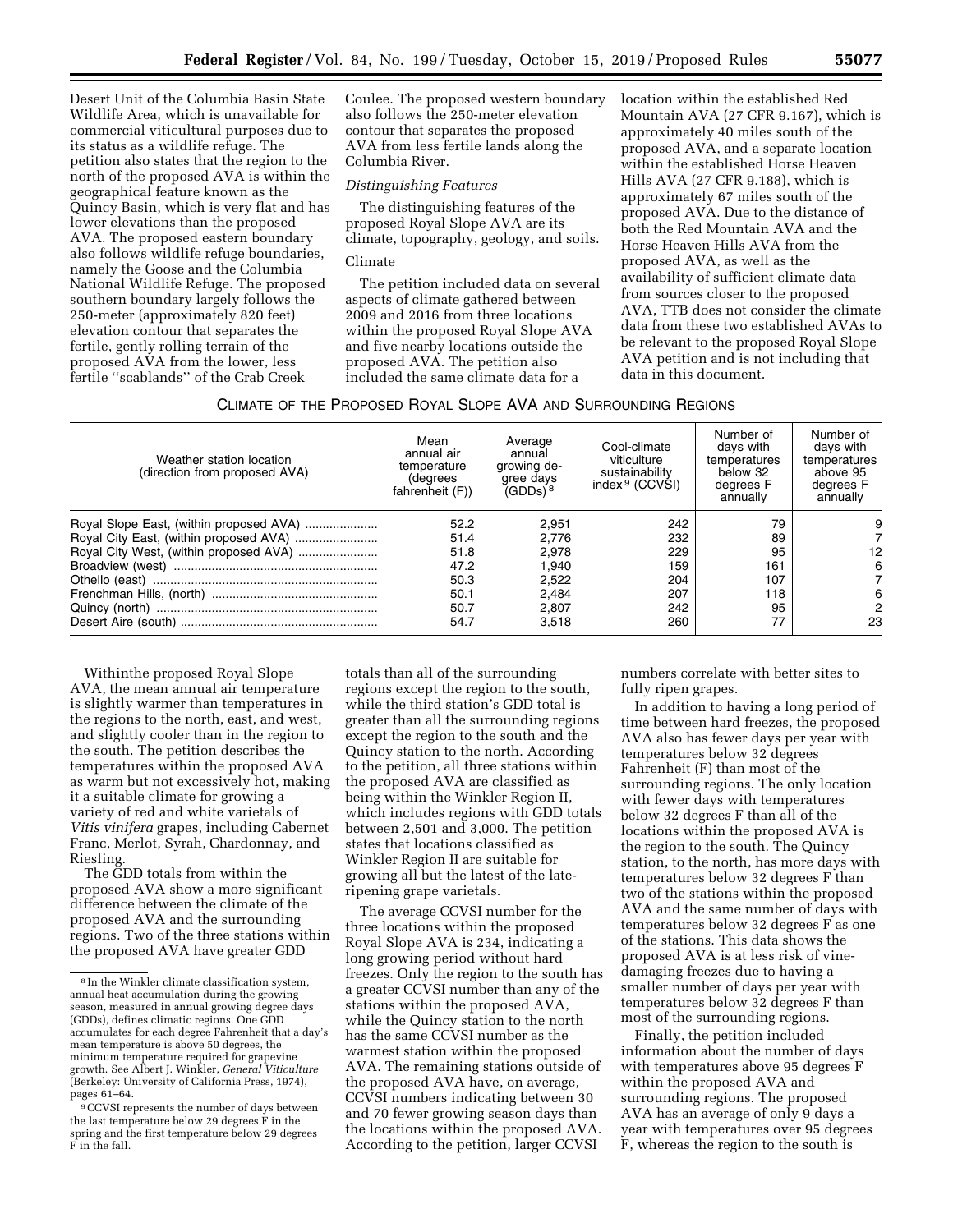significantly hotter, averaging 23 days a year. The regions to the north, east, and west all have fewer very hot days than the proposed AVA. The petition states that at temperatures above 95 degrees F, grape vines shut down photosynthesis, slowing or even stopping the synthesis of sugars and other ripening factors. As a result, harvest may be delayed into the fall, when seasonal rains or cold snaps could damage fruit still left on the vine.

The petition also provided information on the average minimum nighttime temperature during veraison, mean minimum temperature, and mean annual wind run for each of the locations. However, because the petition did not discuss the viticultural effects of those aspects of climate, TTB was unable to determine if they were distinguishing features of the proposed AVA, and they are not discussed in this document. All of the climate data is available in the online docket for this proposed AVA, Docket No. TTB–2019– 0008, at *[www.regulations.gov.](http://www.regulations.gov)* 

## Topography

The proposed Royal Slope AVA is located on the gentle, south-facing slopes of an east-west trending range of hills called the Frenchman Hills. Elevations within the proposed AVA range from 610 feet in the extreme southeastern portion of the proposed AVA to 1,756 feet in the extreme northeastern portion. The majority of the slope angles within the proposed AVA are less than 15 percent, but very few slopes have angles less than 3 percent. The slopes are gentle enough for agricultural purposes, including vineyards, and are not as freeze-prone as flatter terrains such as valley floors.

To the north of the proposed AVA, the Frenchman Hills fall away to the Quincy Basin, a large, flat-floored valley. The portion of the Quincy Basin along the northeastern edge of the proposed AVA is also covered with sand dunes and ''pothole'' ponds that formed in the low areas between dune crests. This region of pothole ponds and dunes is also part of the Columbia Basin State Wildlife Area and is therefore unavailable for commercial agricultural purposes.

To the east, south, and west of the proposed AVA are the Crab Creek Coulee and the canyon of the Columbia River, respectively. The topography of these regions is characterized by large areas of craggy, exposed bedrock with steep slopes that are mostly greater than 35 percent. The petition describes Crab Creek Coulee as a ''moonscape of bedrock-dominated scabland'' that is suitable only for wildlife habitat and light livestock grazing. The floor of the

coulee is significantly lower than the elevations within the proposed AVA, with the lowest point within the coulee being 490 feet. Along the Columbia River, the elevations are also lower than within the proposed AVA, and the terrain is generally too steep and rocky for cultivation. West of the Columbia River, the topography quickly rises to form the foothills of the Cascade Range, which has higher elevations and steeper slopes than the proposed AVA and lacks the climate, slope orientation, or soils suitable for cultivation.

## Geology

According to the petition, the entire Columbia Valley AVA, including the region of the proposed Royal Slope AVA, is underlain with Miocene-era basaltic bedrock and has been affected by Ice Age megafloods. However, the petition states that these floods affected the various sub-regions of the Columbia Valley AVA in different ways. For example, in the region of the proposed Royal Slope AVA, floodwaters followed flood channels to the east and northeast of the proposed AVA, within the Frenchman Hills. The waters entered the region in a relatively smooth fashion, and the proposed AVA remained largely above the floodwaters. As a result, the region of the proposed AVA was not heavily eroded and remained a landscape of gentle hills with deep soils suitable for cultivation.

By contrast, the regions to the east and south of the proposed AVA were affected by very fast, deep, and turbulent flood waters that flowed into the valley separating the Frenchman Hills and the proposed Royal Slope AVA from the Saddle Mountains. As these fast-moving waters flowed through the narrow valley, they cut deeply into the landscape and formed the eroded ''scablands'' of the Crab Creek Coulee. Similarly strong floodwaters flowed through the Columbia River, to the west of the proposed AVA, and created a steep, deeply-scarred river canyon. To the north of the proposed AVA, the floodwaters flowed more gently and smoothly over the flat landscape of the Quincy Basin, depositing vast amounts of sand that formed depths of over 100 feet in places and creating a landscape of dunes and ''pothole'' lakes.

Farther south of the Crab Creek Coulee is the established Wahluke Slope AVA (27 CFR 9.192) on the southern slopes of the Saddle Mountains. Although the Wahluke Slope AVA is a gently sloping region with a gently undulating surface, the petition states that the Wahluke Slope AVA has a different geologic history than the proposed Royal Slope AVA. According

to the petition, the Wahluke Slope AVA is located on an alluvial fan or fan delta. The fan formed when the repeated Ice Age megafloods flowing in the many floodways and coulees around the region of the proposed Royal Slope AVA combined in the channel of the Columbia River and traveled south. These floodwaters then broke through a narrow watergap in the Saddle Mountains, known as Sentinel Gap. Since the gap is only about a mile wide, it restricted the flow of the floodwaters, which backed up to great depth upstream of the gap and eventually jetted through the gap with great force. The floodwaters carried sand, silt, cobbles, gravels, and boulders through the gap and deposited them in a widening fan-shaped triangle that formed the slope on which the Wahluke Slope AVA is located.

#### Soils

The soils within the proposed Royal Slope AVA are a combination of sediments and soils from glacial floods and wind-blown post-glacial sand and silt (loess). The soils within the proposed AVA are generally deep enough for vines to extend their roots far into the soil before encountering bedrock or other impediment. The predominant soils are classified as Aridisols, which are characterized by loamy-to-sandy textures and very low amounts of humified organic material, so vine vigor is naturally low. The soils are also well drained and have naturally low soil moisture, so growers can easily control vine development via the timing and amounts of drip irrigation applied during the growing season. The petition states that the major soil series are Warden, Sagemoor, Adkins, and Kennewick, which together comprise approximately 59 percent of the total soil in the proposed AVA and approximately 75 percent of the vineyard acreage.

To the immediate east, west, and south of the proposed AVA are the scablands of the Crab Creek Coulee and the Columbia River Valley. In these regions, the Ice Age floodwaters stripped away most of the soil, leaving behind exposed bedrock. Normal erosion processes in post-glacial times have continuously removed any loose soil materials, maintaining the scabland characteristics and leaving behind a rocky landscape unable to support agricultural activities.

Farther south of the proposed AVA, within the established Wahluke Slope AVA, the soils are deep and fertile enough for agricultural purposes, including viticulture. However, the petition states that the soils of the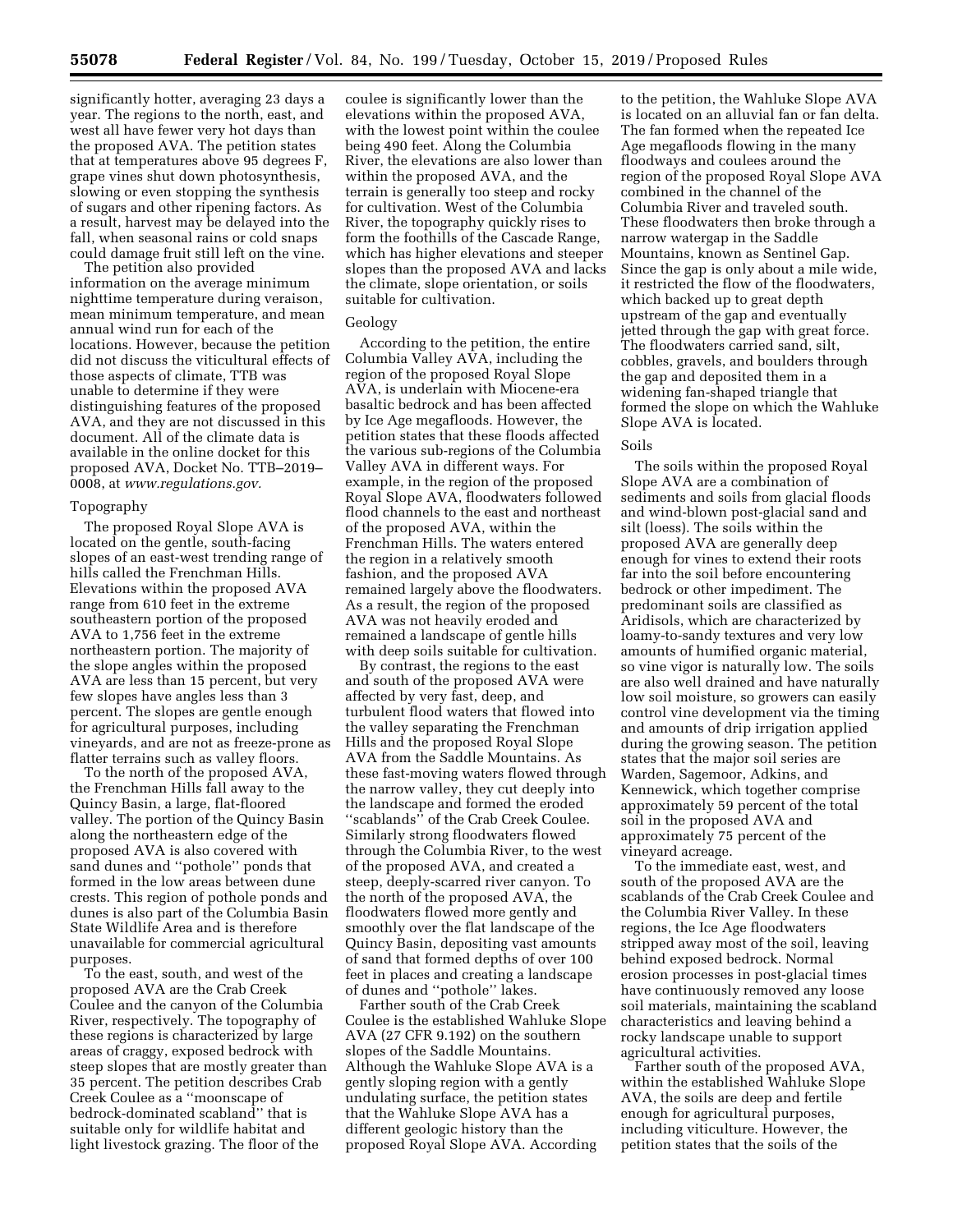Wahluke Slope AVA are different from those of the proposed AVA. For example, the Adkins soil series, which is the most prominent soil series of the proposed AVA, is not found within the Wahluke Slope AVA. Instead, the most common soil series in the Wahluke Slope AVA is the Quincy soil series, which makes up 32.6 percent of the soils of the Wahluke Slope AVA but comprises less than 2 percent of the soils of the proposed Royal Slope AVA. Additionally, soils within the Wahluke Slope AVA are predominately classified as Entisols, rather than Aridisols. The

petition states that Entisol soils are extremely well-drained due to their high sand content and are very susceptible to wind erosion. Although the soils of the Wahluke Slope AVA have been developed for viticulture, the petition states that vineyard owners with vines planted in Entisol soils face more challenges than owners of vineyards planted in Aridosol soils due to their ''extreme droughtiness'' and ''extreme wind erosion hazard.''

To the north of the proposed AVA, within the established Ancient Lakes of Columbia Valley AVA, the soils are also

## SUMMARY OF DISTINGUISHING FEATURES

predominately Entisols. The Quincy soil series is also the most common soil series in this region, making up approximately 19 percent of the soils.

## *Summary of Distinguishing Features*

In summary, the climate, topography, geology, and soils of the proposed Royal Slope AVA distinguish it from the surrounding regions. The following table summarizes the differences between the proposed AVA and the surrounding regions.

| Region                       | Climate                                                                                   | Topography                                                                                                                           | Geology                                                                                                                                                                                                                   | Soils                                                                                                                                                          |  |  |  |  |
|------------------------------|-------------------------------------------------------------------------------------------|--------------------------------------------------------------------------------------------------------------------------------------|---------------------------------------------------------------------------------------------------------------------------------------------------------------------------------------------------------------------------|----------------------------------------------------------------------------------------------------------------------------------------------------------------|--|--|--|--|
| Proposed Royal Slope<br>AVA. | Moderately warm Winkler<br>Region II with a long<br>growing season.                       | Rolling hills with gentle<br>south-facing slopes.                                                                                    | Remained relatively un-<br>touched by Ice Age<br>floods; little exposed<br>bedrock.                                                                                                                                       | Deep, well-drained soils<br>derived from glacial<br>sediments and loess;<br>predominately Aridisols<br>of the Adkins soil series.                              |  |  |  |  |
| North                        | Slightly cooler tempera-<br>tures with generally<br>shorter growing season.               | Large, flat-floored valley<br>with regions of sand<br>dunes and "pothole"<br>ponds.                                                  | Ice Age floods deposited<br>large quantities of sand<br>and formed "pothole"<br>ponds.                                                                                                                                    | Sandy soils; predominately<br>Entisols of the Quincy<br>soil series.                                                                                           |  |  |  |  |
|                              | Slightly cooler tempera-<br>tures with shorter grow-<br>ing season.                       | Rocky, steep-sided<br>"scabland" coulee.                                                                                             | Deeply eroded by Ice Age<br>floods, leaving behind<br>large quantities of ex-<br>posed bedrock.                                                                                                                           | Very little soil due to ero-<br>sion.                                                                                                                          |  |  |  |  |
| South                        | Significantly warmer tem-<br>peratures with longer<br>growing season.                     | Rocky, steep-sided<br>"scabland" coulee to im-<br>mediate south; gently<br>sloping terrain farther<br>south in Wahluke Slope<br>AVA. | To the immediate south.<br>deeply eroded by Ice<br>Age floods, leaving be-<br>hind large quantities of<br>exposed bedrock; farther<br>south, the Wahluke<br>Slope AVA is an alluvial<br>fan created by Ice Age<br>floods. | To the immediate south.<br>very little soil due to ero-<br>sion; in Wahluke Slope<br>AVA, sandy soils, includ-<br>ing Entisols of the Quin-<br>cy soil series. |  |  |  |  |
| West                         | Significantly cooler tem-<br>peratures with signifi-<br>cantly shorter growing<br>season. | Rocky, steep-sided canyon<br>of the Columbia River;<br>farther west, the rugged<br>slopes of the Cascade<br>Range.                   | Deeply eroded by Ice Age<br>floods, leaving behind<br>large quantities of ex-<br>posed bedrock.                                                                                                                           | Very little soil due to ero-<br>sion.                                                                                                                          |  |  |  |  |

## *Comparison of the Proposed Royal Slope AVA to the Existing Columbia Valley AVA*

T.D. ATF–190, which published in the **Federal Register** on November 13, 1984 (49 FR 44895), established the Columbia Valley AVA in central Washington and the north-central portion of Oregon. The Columbia Valley AVA is described in T.D. ATF–190 as a large, treeless basin of undulating hills surrounding the Snake, Yakima, and Columbia Rivers within the rain shadow of the Cascade Mountains. The climate of the Columbia Valley AVA is characterized by a growing season length of over 150 days and annual rainfall totals of 15 inches or less.

The proposed Royal Slope AVA is located in the western central portion of the Columbia Valley AVA and shares some broad characteristics with the

established AVA. For example, the proposed AVA is also a treeless region of undulating hills and is adjacent to the Columbia River. Additionally, the growing season of the proposed AVA is longer than 150 days, with an average growing season length of 234 days. Furthermore, although precipitation is not a distinguishing feature of the proposed AVA, the petition notes that annual rainfall amounts within the proposed Royal Slope AVA average 6.5 inches, which is within the range of the annual precipitation amounts for the Columbia Valley AVA. However, the smaller proposed AVA is much more uniform in its climate, topography, geology, and soils than the much larger established Columbia Valley. For example, the proposed Royal Slope AVA does not contain any ''scablands'' or other regions with large amounts of

exposed bedrock. The proposed AVA also has a more limited variety of soils than the more diverse Columbia Valley AVA.

## **TTB Determination**

TTB concludes that the petition to establish the approximately 156,389 acre Royal Slope AVA merits consideration and public comment, as invited in this notice of proposed rulemaking.

## **Boundary Description**

See the narrative description of the boundary of the petitioned-for AVA in the proposed regulatory text published at the end of this proposed rule.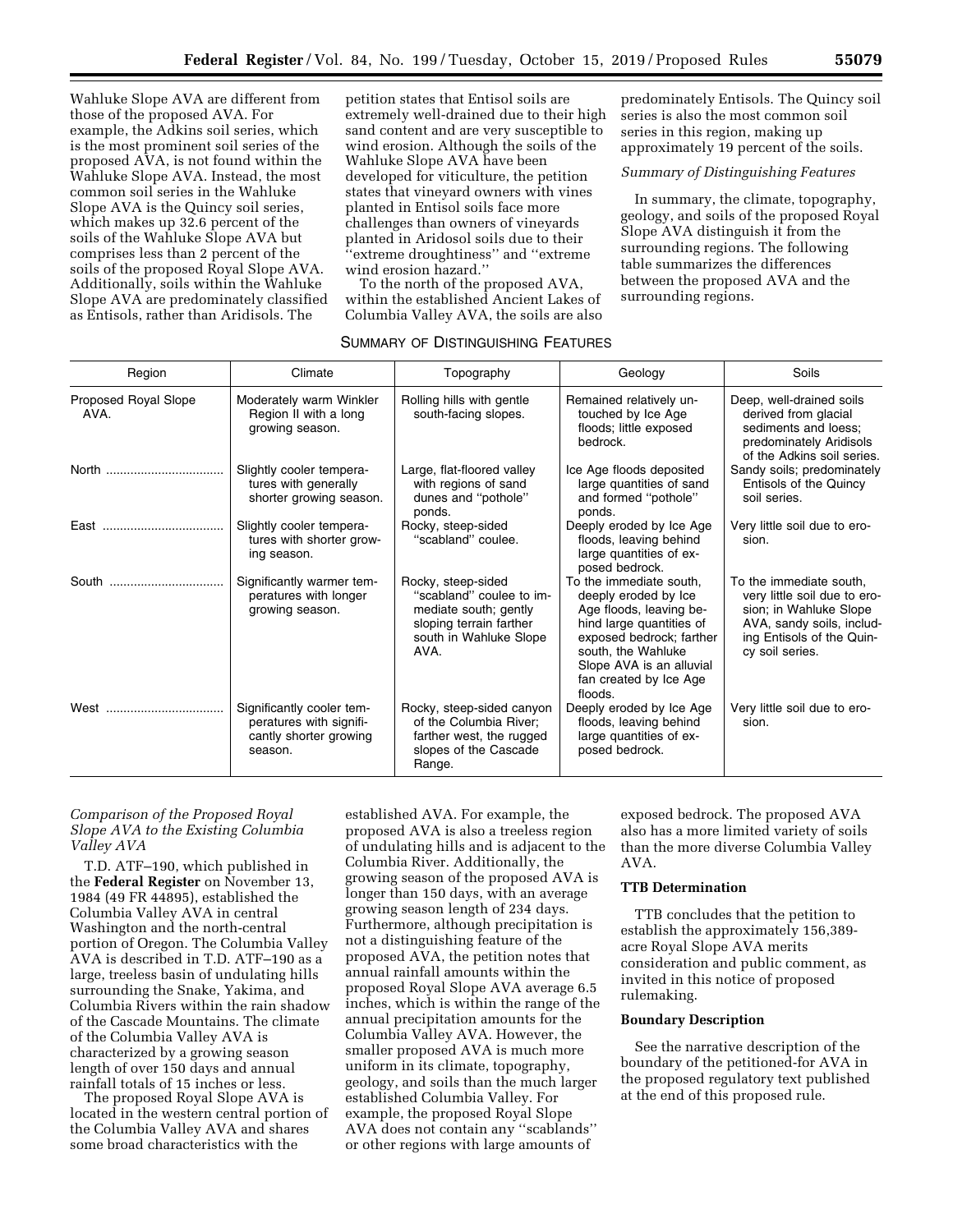## **Maps**

The petitioner provided the required maps, and they are listed below in the proposed regulatory text.

#### **Impact on Current Wine Labels**

Part 4 of the TTB regulations prohibits any label reference on a wine that indicates or implies an origin other than the wine's true place of origin. For a wine to be labeled with an AVA name, at least 85 percent of the wine must be derived from grapes grown within the area represented by that name, and the wine must meet the other conditions listed in § 4.25(e)(3) of the TTB regulations (27 CFR 4.25(e)(3)). If the wine is not eligible for labeling with an AVA name and that name appears in the brand name, then the label is not in compliance and the bottler must change the brand name and obtain approval of a new label. Similarly, if the AVA name appears in another reference on the label in a misleading manner, the bottler would have to obtain approval of a new label. Different rules apply if a wine has a brand name containing an AVA name that was used as a brand name on a label approved before July 7, 1986. See § 4.39(i)(2) of the TTB regulations (27 CFR  $4.39(i)(2)$  for details.

If TTB establishes this proposed AVA, its name, ''Royal Slope,'' will be recognized as a name of viticultural significance under § 4.39(i)(3) of the TTB regulations (27 CFR 4.39(i)(3)). The text of the proposed regulation clarifies this point. Consequently, wine bottlers using the name ''Royal Slope'' in a brand name, including a trademark, or in another label reference as to the origin of the wine, would have to ensure that the product is eligible to use the AVA name as an appellation of origin if this proposed rule is adopted as a final rule.

The approval of the proposed Royal Slope AVA would not affect any existing AVA, and any bottlers using ''Columbia Valley'' as an appellation of origin or in a brand name for wines made from grapes grown within the Royal Slope AVA would not be affected by the establishment of this new AVA. The establishment of the proposed Royal Slope AVA would allow vintners to use ''Royal Slope'' and ''Columbia Valley'' as appellations of origin for wines made from grapes grown within the proposed Royal Slope AVA, if the wines meet the eligibility requirements for the appellation.

## **Public Participation**

## *Comments Invited*

TTB invites comments from interested members of the public on whether it

should establish the proposed AVA. TTB is also interested in receiving comments on the sufficiency and accuracy of the name, boundary, soils, climate, and other required information submitted in support of the petition. In addition, given the proposed Royal Slope AVA's location within the existing Columbia Valley AVA, TTB is interested in comments on whether the evidence submitted in the petition regarding the distinguishing features of the proposed AVA sufficiently differentiates it from the existing Columbia Valley AVA. TTB is also interested in comments on whether the geographic features of the proposed AVA are so distinguishable from the surrounding Columbia Valley AVA that the proposed Royal Slope AVA should no longer be part of that AVA. Please provide any available specific information in support of your comments.

Because of the potential impact of the establishment of the proposed Royal Slope AVA on wine labels that include the term ''Royal Slope'' as discussed above under Impact on Current Wine Labels, TTB is particularly interested in comments regarding whether there will be a conflict between the proposed AVA name and currently used brand names. If a commenter believes that a conflict will arise, the comment should describe the nature of that conflict, including any anticipated negative economic impact that approval of the proposed AVA will have on an existing viticultural enterprise. TTB is also interested in receiving suggestions for ways to avoid conflicts, for example, by adopting a modified or different name for the AVA.

## *Submitting Comments*

You may submit comments on this notice by using one of the following three methods:

• *Federal e-Rulemaking Portal:* You may send comments via the online comment form posted with this notice within Docket No. TTB–2019–0008 on ''*Regulations.gov*,'' the Federal erulemaking portal, at *[https://](https://www.regulations.gov) [www.regulations.gov.](https://www.regulations.gov)* A direct link to that docket is available under Notice No. 186 on the TTB website at *[https://](https://www.ttb.gov/wine/wine-rulemaking.shtml)  [www.ttb.gov/wine/wine](https://www.ttb.gov/wine/wine-rulemaking.shtml)[rulemaking.shtml.](https://www.ttb.gov/wine/wine-rulemaking.shtml)* Supplemental files may be attached to comments submitted via *Regulations.gov*. For complete instructions on how to use *Regulations.gov*, visit the site and click on the "Help" tab.

• *U.S. Mail:* You may send comments via postal mail to the Director, Regulations and Rulings Division, Alcohol and Tobacco Tax and Trade

Bureau, 1310 G Street NW, Box 12, Washington, DC 20005.

• *Hand Delivery/Courier:* You may hand-carry your comments or have them hand-carried to the Alcohol and Tobacco Tax and Trade Bureau, 1310 G Street NW, Suite 400, Washington, DC 20005.

Please submit your comments by the closing date shown above in this notice. Your comments must reference Notice No. 186 and include your name and mailing address. Your comments also must be made in English, be legible, and be written in language acceptable for public disclosure. TTB does not acknowledge receipt of comments, and TTB considers all comments as originals.

In your comment, please clearly state if you are commenting for yourself or on behalf of an association, business, or other entity. If you are commenting on behalf of an entity, your comment must include the entity's name, as well as your name and position title. If you comment via *Regulations.gov*, please enter the entity's name in the ''Organization'' blank of the online comment form. If you comment via postal mail or hand delivery/courier, please submit your entity's comment on letterhead.

You may also write to the Administrator before the comment closing date to ask for a public hearing. The Administrator reserves the right to determine whether to hold a public hearing.

## *Confidentiality*

All submitted comments and attachments are part of the public record and subject to disclosure. Do not enclose any material in your comments that you consider to be confidential or inappropriate for public disclosure.

#### *Public Disclosure*

TTB will post, and you may view, copies of this notice, selected supporting materials, and any online or mailed comments received about this proposal within Docket No. TTB–2019– 0008 on the Federal e-rulemaking portal, *Regulations.gov*, at *[https://](https://www.regulations.gov) [www.regulations.gov.](https://www.regulations.gov)* A direct link to that docket is available on the TTB website at *[https://www.ttb.gov/wine/](https://www.ttb.gov/wine/wine_rulemaking.shtml)  wine*\_*[rulemaking.shtml](https://www.ttb.gov/wine/wine_rulemaking.shtml)* under Notice No. 186. You may also reach the relevant docket through the *Regulations.gov* search page at *[https://](https://www.regulations.gov) [www.regulations.gov.](https://www.regulations.gov)* For information on how to use *Regulations.gov*, click on the site's ''Help'' tab.

All posted comments will display the commenter's name, organization (if any), city, and State, and, in the case of